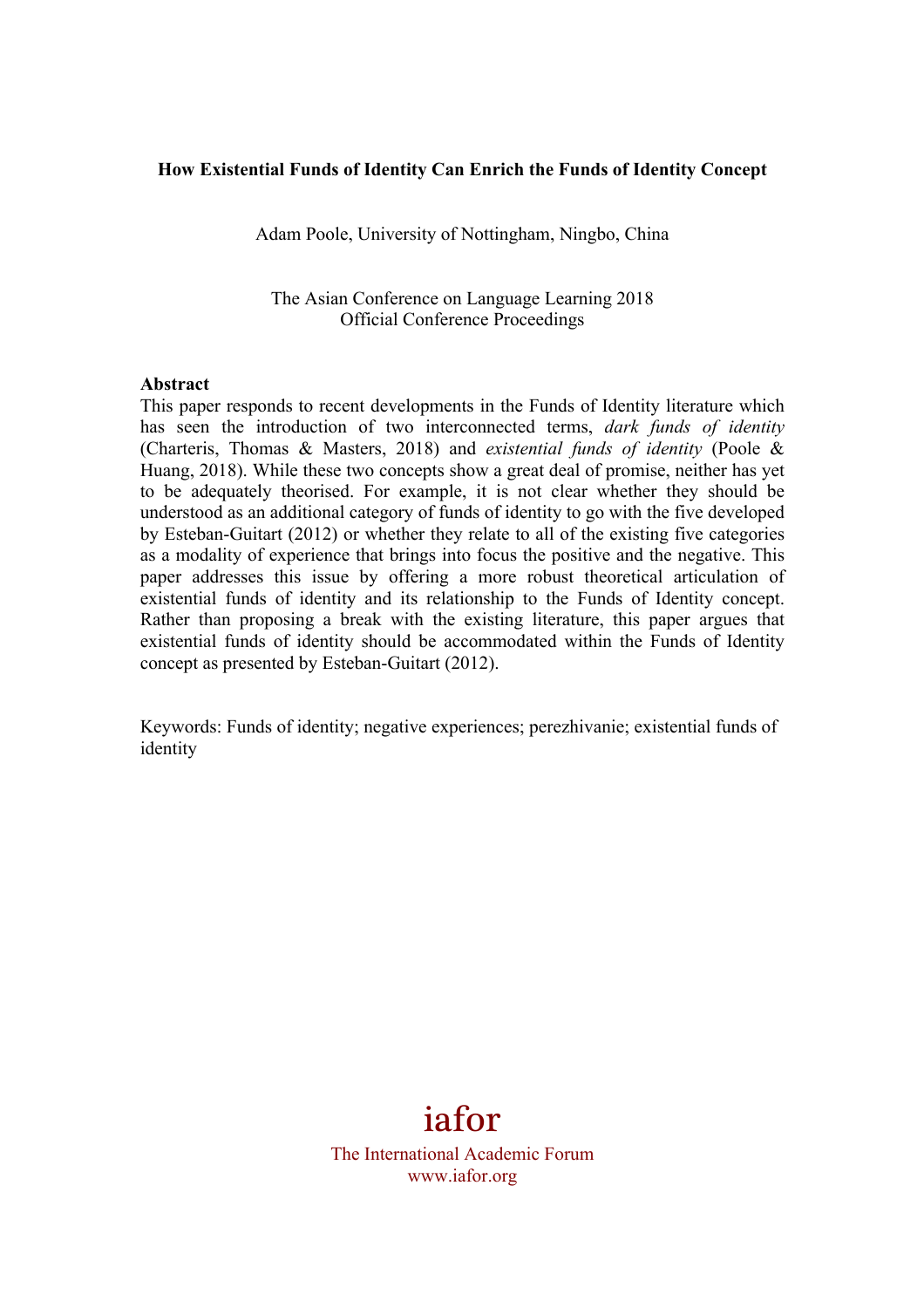#### **Introduction**

Two terms have recently been suggested which could advance the Funds of Identity concept. The first is *existential funds of identity* (Poole, 2017b; Poole & Huang, 2018), which is defined as the positive and negative experiences that adolescent learners develop and appropriate in order to define themselves and to grow as human beings, and the second is *dark funds of identity* (Charteris, Thomas & Masters, 2018), defined as the 'difficult' experiences that individuals bring with them to make sense of theoretical concepts in the classroom.

However, neither of these approaches has yet to be adequately theorised. This conceptual paper functions as an apologetics of sorts, offering a more theoretical articulation of existential funds of identity and its relationship to the concept of Funds of Identity. Rather than proposing a break with the existing Funds of Identity literature, the aim of this paper is to show how the notion of existential funds of identity can, and should, be accommodated within the current framework developed by Esteban-Guitart (2012, 2016). I first provide a brief over-view of Funds of Identity in order to define the concept and to show how it has focused exclusively on positive experiences and emotions. I next explore the concept of perezhivanie, which has informed the theorisation of the concept of Funds of Identity, and has been greatly influential in my own work. I then explain how existential/dark funds of identity fits into the Funds of Identity concept, arguing that the former should be understood as an underlying modality of experience that allows the researcher to focus on the positive and negative experiences that occur within geographical, practical, cultural, social and institutional funds of identity (Esteban-Guitart, 2016). This conceptualisation enriches the Funds of Identity approach by showing how both positive and negative funds of identity can be beneficial for psychological and pedagogical purposes.

# **Background**

# *Funds of Identity*

The concept of Funds of Identity is based on the premise that 'people have and accumulate not only their household's funds of knowledge but also life experiences that ultimately help them to define themselves' (Subero, Vujasinović & Esteban-Guitart, 2017). Thus, one of the strengths of the Funds of Identity concept is the way that it recognises that individuals possess bodies of knowledge used for identity creation that can be in continuity or discontinuity with adult household knowledge (Esteban-Guitart & Moll, 2014a). This is because, from a Vygotskian perspective, human development is not the process of progressive socialisation as some might expect, but rather the process of progressive individuation (Moll, 2014). Internalised experiences are mobilised by students to mediate human identity and can be embodied and distributed in people, objects and artefacts (Esteban-Guitart & Moll 2014a). In addition, students' experiences can be mobilised by teachers for pedagogical and social justice purposes (Esteban-Guitart, 2016).

Researchers working with a Funds of Identity approach tend to employ a multimodal or multimethodological approach to identifying and uncovering students' funds of identity (Esteban-Guitart, 2012), which includes combining more traditional qualitative data, such as interviews (Charteris et al., 2018) and written reflections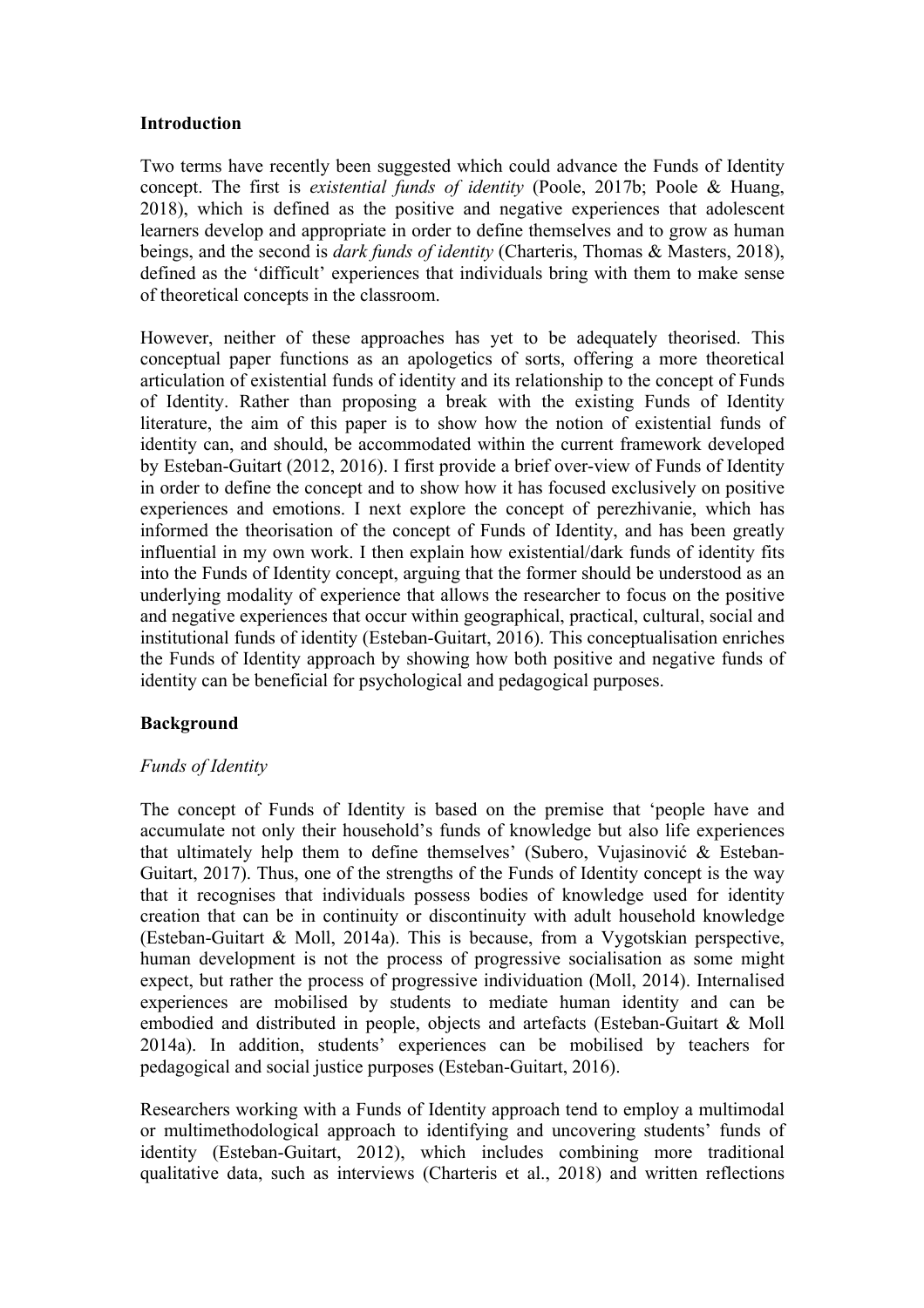(Poole & Huang, 2018) with visual methods, such as self-portraits (Saubich & Esteban-Guitart, 2011; Jovés, Siqués, & Esteban-Guitart, 2015), avatars (Díaz Barriga, López, Vázquez, 2018; Poole, 2017b) and word clouds (Poole, 2017b). The aim of data collection is to capture the *historicity* of individuals' funds of identity (Hviid & Villadsen,  $2014$ ) – that is, to ensure that the collected funds of identity do not simply give a snap-shot of an individual's inner world, but rather show funds of identity as *synchronous* (temporal) and *diachronous* (contextual) in nature.

# *The role of positive and negative experiences and emotions*

Funds of Identity has proven to be an effective approach that can help teachers to affirm marginalised learners' personal, familial and cultural identities in the mainstream classroom. However, the role that negative experiences and emotions might play in affirming learner identities remains under-researched. While Llopart  $\&$ Esteban-Guitart (2016) have cautioned against using negative emotions and experiences in social justice work, due to the belief that doing so may perpetuate deficit discourses, there is nevertheless growing recognition that both positive and negative emotions and experiences have a part to play in psychological (e.g., Kashdan & Biswas-Diener, 2014; McDonald & O'Callaghan, 2008; Miller, 2008) and pedagogical (e.g., Raino & Marjanovic-Shane, 2013; Reed, 2011; Zipin, 2009) development. Zipin (2009), for instance, has proposed the term *dark funds of knowledge* in order to problematise the tendency within Funds of Knowledge approaches to exclusively build curriculum units around positive experiences, which may lead to significant lifeworld experiences being ignored (Charteris et al., 2018). Becker (2014) has also proposed the term *funds of (difficult) knowledge* in order to 'account for the emotionally difficult chapters of one's cultural heritage or migration story' (p. 19).

More recently, Zipin's notion of dark funds of knowledge has found its way into the Funds of Identity literature, and has inspired two related concepts: dark funds of identity and existential funds of identity. Charteris et al.'s (2018) investigation into pre-service teachers' funds of identity found that teachers drew upon difficult experiences of schooling in order to make sense of the more abstract concepts taught within university units. The authors label these difficult experiences dark funds of identity, which, despite their seemingly negative connotation, can in fact assist inexperienced teachers in the construction and development of preservice teacher identities. Similarly, Poole (2017b) and Poole and Huang (2018) have proposed the notion of existential funds of identity – that is, the positive and negative experiences that adolescent learners develop and appropriate in order to define themselves and to grow as human beings. These experiences can be problematic circumstances, such as being suspended from school, exam pressure or falling out with a friend, as well as more personal issues to do with identity and belonging, such as feeling out of place.

While dark funds of identity and existential funds of identity could be taken as synonymous – they both seek to draw upon difficult experiences in order to effect positive pedagogical outcomes - they are in fact subtly different. The notion of dark funds of identity appears to represent a general form of funds of identity, whereas existential funds of identity could be described as a category or type of dark funds of identity. Polarising experiences into either light or dark, however, is problematic as it neglects the complex ways in which individuals internalise and make sense of their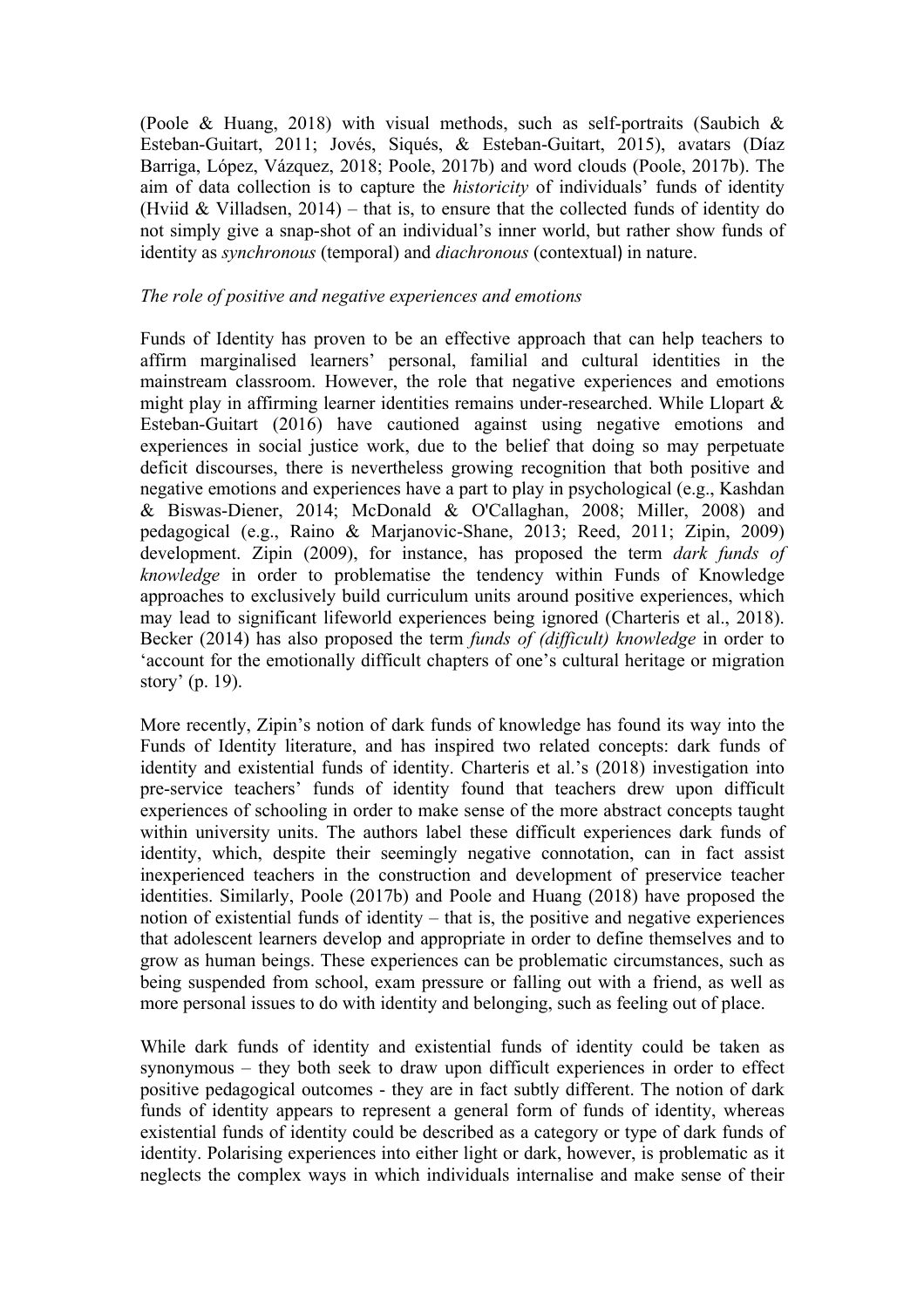experiences (Adams & Fleer, 2015). Therefore, concepts are needed that are able to facilitate the whole spectrum of human experience and emotion, rather than parsing them into 'light' or 'dark'. The notion of existential funds of identity has been presented as a way of synthesising both positive and negative experiences and emotions, but thus far has only been superficially defined.

The rest of this paper will present existential funds of identity in finer detail in order to clarify its relationship to the Funds of Identity approach as established by Esteban-Guitart. The next section explores how the Funds of Identity literature has drawn upon the concept of perezhivanie as a theoretical foundation for understanding funds of identity and the relationship between the individual and their environment.

# **Perezhivanie and Funds of Identity**

The Vygotskian notion of perezhivanie has been drawn on by researches in order to conceptualise Funds of Identity. Nogueira (2014) translates perezhivanie as *emotional experience*, which is taken to refer to 'a unit in a constant dialectic relationship between the representation of the outside world and how the world is experienced by the person' (p. 52). This unit can be represented as a metaphorical prism through which social experiences are internalised by individuals, leading to the individualisation of social functions – that is, the development of psychological functions, such as thought, which can be understood as internalised speech (Vygotsky, 1987). Based on the dialectical relationship between outer and inner, Nogueira advances the Funds of Identity concept by suggesting that individuals construct their own set of semiotic tools, which in turn mediates the way they interact and behave. While Esteban-Guitart & Moll (2014b) prefer the term *lived experience*, as it is taken to correspond to the interrelation of all psychological functions as articulated by Vygotsky (1962), the authors nevertheless offer a similar articulation of perezhivanie as a 'phenomonological prism' which is not seen as entirely internal, but is a process that takes place in interaction with the environment, with people […] and things' (Esteban-Guitart & Moll, 2014b, p.75).

# *Limitations of Perezhivanie in the Funds of Identity literature*

While the terms lived experience and emotional experience resonate with Vygotsky's notion of perezhivanie as a general psychological process (Vygotsky, 1994), neither translation adequately reflects the complexity and nuance of the term in the Russian (Blunden, 2016). In contrast to the somewhat restricted sense in which perezhivanie has been used by Funds of Identity researchers, Vygotskian scholars (Blunden, 2016; Clarà, 2016; Mok, 2017) have started to explore the 'many lives of the term perezhivanie', with Clarà (2016) identifying five-main traditions that have grown out of, and develop, the concept as initially sketched by Vygotsky: *experiencing-asstruggle*, *experiencing-as-contemplation*, *fantasy-based experiencing-as-struggle* and *m-perezhivanie*. Therefore, in addition to the sense in which it is primarily used in the Funds of Identity literature, as experiencing-as-contemplation or the internalisation of object-mediated activity (González Rey, 2016), perezhivanie has also been understood as a form of experiencing-as-struggle or a 'special inner activity' in which individuals overcome a painful critical event. Thus, the full implications of perezhivanie and how it could enrich the Funds of Identity concept have yet to be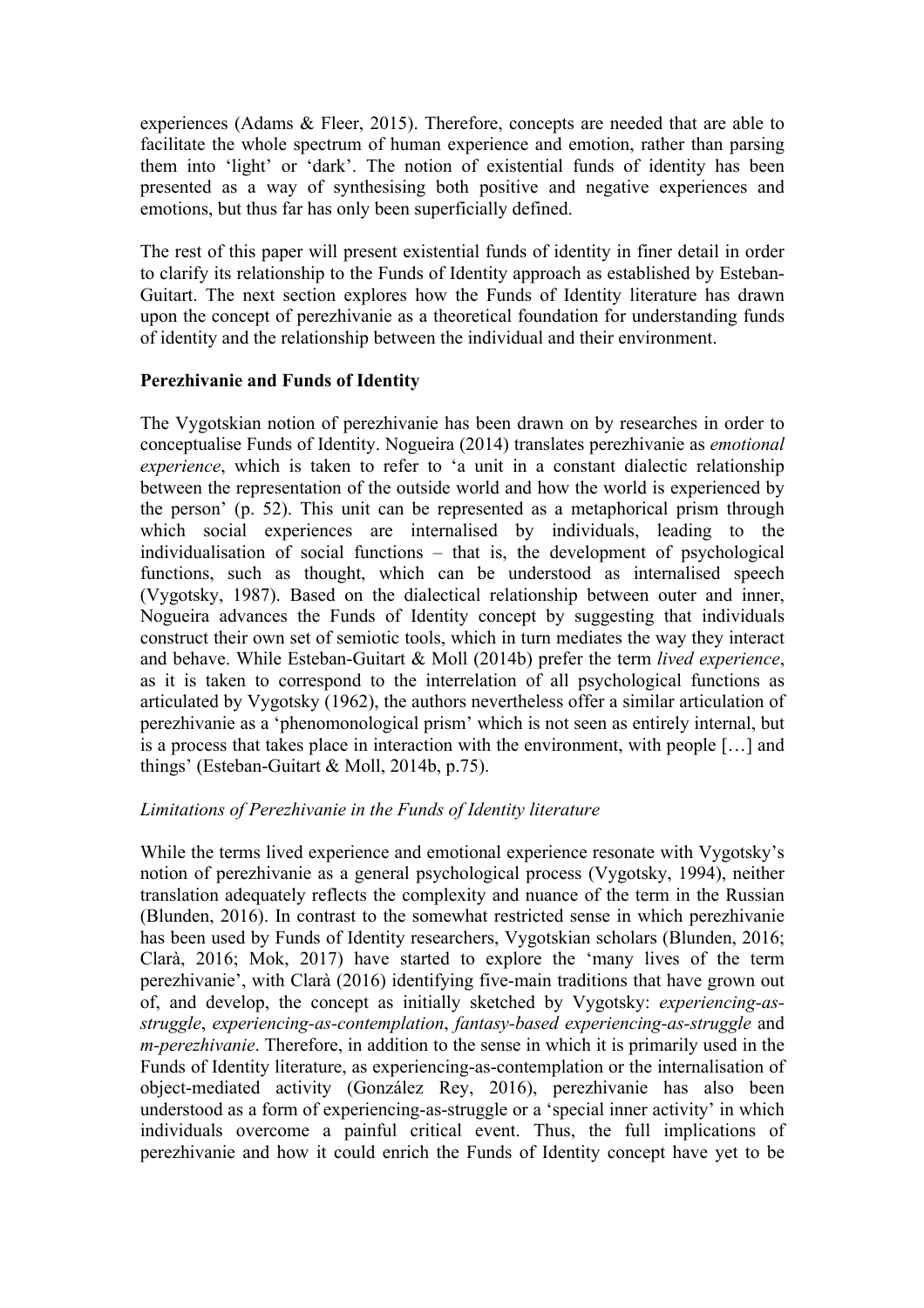fully explored, as research has focused on younger learners and perezhivanie as a form of inner contemplation (e.g., Schmit, 2016).

Contemporary interpretations of perezhivanie, particularly those that are situated within the experiencing-as-struggle tradition (e.g., Blunden, 2014), however, offer a more systematic and unified theory of the relationship between the individual and the environment, which enables practitioners and researchers to draw upon both the positive and the negative. While there have been a number of studies that focus on adolescents' funds of knowledge (Razfar, 2012; Schwartz, 2015; Wei, 2014), researchers working with a funds of identity approach have tended to work with younger learners, thereby precluding the exploration of more problematic funds of identity associated with adolescence.

The next section explains how Vygotskian scholars, Blunden and González Rey, have advanced Vygotsky's initial presentation of perezhivanie and then details how their work could be used to develop the Funds of Identity concept.

# *Perezhivanie and existential funds of identity*

In contrast to the way perezhivanie has been understood by Funds of Identity scholars as a general psychological process, Blunden (2014, 2016) has proposed that perezhivanie be understood as a countable noun. Therefore, individuals do not simply internalise experience as a whole but rather internalise experiences, as experience itself can be understood as self-contained episodes 'with [their] own plot, [their] own inception and movement toward [their] close, […] having [their] own particular rhythmic movement' (Dewey, 1939, p. 555). Blunden theorises perezhivanie as the working over of a traumatic or life changing event. Significantly, a perezhivanie can be both positive and negative; and even when life experiences are negative, the working over of a critical moment or crisis can lead to catharsis and integration of an experience into the personality.

Similarly, González Rey's work on subjectivity also suggests how negative experiences can be accommodated within a more positive paradigm, as 'human subjective processes are never moved by one final cause and do not represent stable contents; they flow in time, integrate, and unfold into different forms during the same experience' (González Rey, 2016, p. 311). Therefore, the polarising of experience into positive and negative is potentially incongruent with the way individuals actually experience and make sense of reality. Teachers who over-emphasise the positive in their classrooms may run the risk of becoming out of sync with their students' lived experiences, which are not based on such clear-cut demarcations between positive and negative. Consequently, perezhivanie as defined by Blunden and González Rey, offers researchers a way to integrate negative and positive experiences, and in so doing, enable educators to move beyond a 'regime of optimism' in order to embrace the whole spectrum of human emotion and experience. Based on this, Poole and Huang (2018) describe a perezhivanie as a three-step process, consisting of:

> • **A critical episode**: a traumatic experience or a life-changing episode in one's life that leads to a blockage in psychological development.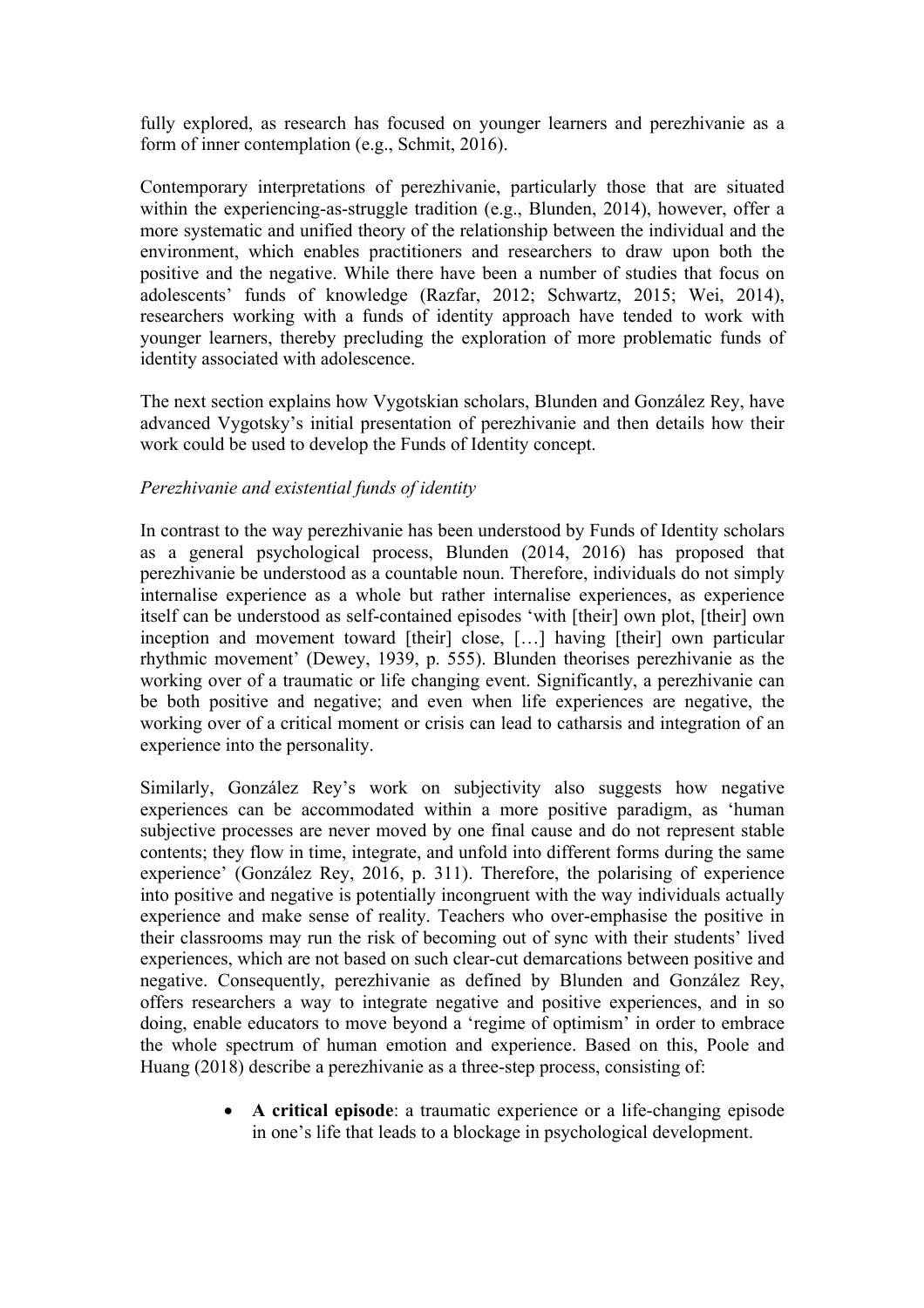- **Reflection**: the process of becoming conscious of, reflecting on, and talking about the critical episode with a significant other, such as a teacher or a parent.
- **Catharsis and integration**: the processing or working over a critical episode in order to assimilate it into the personality.

This interpretation of perezhivanie thus lead to the notion of existential funds of identity (Poole & Huang, 2018). Existential funds of identity are so named because they denote issues of being and self-defining that are primarily internal in nature. On the one hand, individuals are free to define themselves as they wish, yet on the other hand, the open-ended nature of self-defining can lead to doubt, particularly when an individual's personal narrative is at odds with cultural master narratives, defined as stories that govern the existence of a collective subject (Esteban-Guitart, 2012) by prescribing and proscribing certain ways of being and acting (McAdams, 2003).

It can be seen that seemingly negative experiences can be converted through the process of a perezhivanie into more positive forms of funds of identity which in turn can be used for personality and pedagogy work. However, the issue still remains as to how existential funds of identity fits into the framework offered by Esteban-Guitart. Is it an aspect of one or all five of the proposed categories or an additional category? The next section suggests how this question might be answered.

# **Existential funds of identity as an additional category**

Based on Esteban-Guitart (2012) and Joves et al. (2015), funds of identity can be divided into five major types:

- 1. Geographical Funds of Identity (such as a river, a country, a village or a mountain)
- 2. Practical Funds of Identity (any activity, such as work, sports or music)
- 3. Cultural Funds of Identity (artefacts, such as religious symbols, national flags or social categories, such as introversion/extroversion)
- 4. Social Funds of Identity (significant others, such as relatives, friends, or colleagues)
- 5. Institutional Funds of Identity (any social institution, such as family, marriage, or school)

Underpinning the categorisation of Funds of Identity is the idea that identity is embedded in tangible, historical cultural factors, such as social institutions, artefacts and cultural beliefs (Saubich & Esteban-Guitart, 2011). Ontologically, identity is understood in empirical terms as what a person does or produces (Esteban-Guitart & Moll, 2014a). This has been succinctly put as 'we are the product of the products we produce' (Ratner, 2006, p. 13). Moreover, the five categories of funds of identity are not discreet, but can converge to form hybrid forms of funds of identity (Esteban-Guitart, 2012). This clearly resonates with a macro approach to cultural psychology, which has been defined as 'the study of psychological phenomena rooted and embedded in macro cultural forces as social institutions, artifacts and cultural concepts' (Esteban-Guitart & Ratner, 2011, p. 1).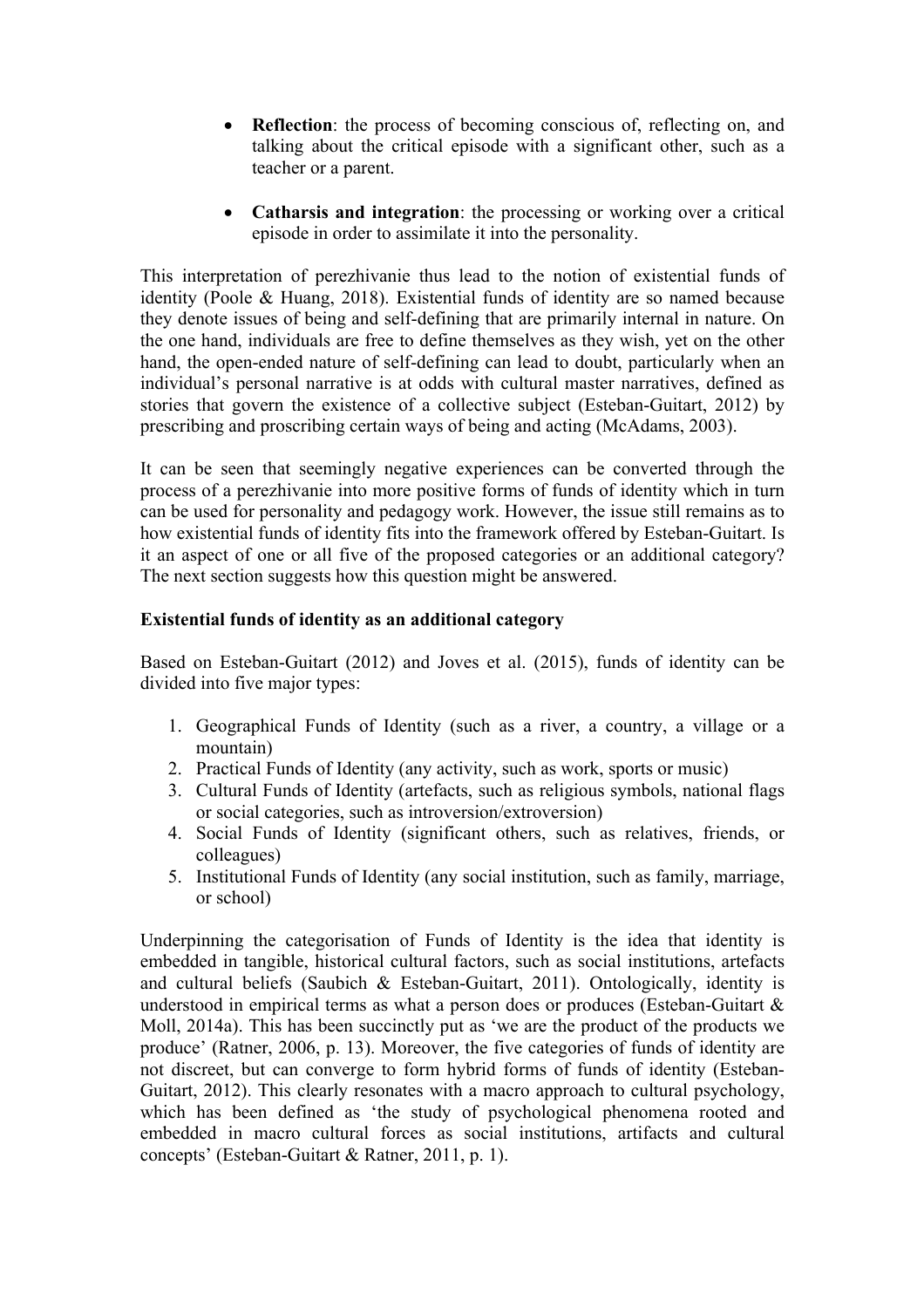Meanwhile, as initially presented in Poole and Huang (2018), the notion of existential funds of identity was presented as a development of the Funds of Identity approach, one that expanded the categories developed by Esteban-Guitart (2012). For example, findings from two empirical papers (Poole, 2017b; Poole & Huang, 2018) that explored the ways in which a group of Chinese students constructed their identities by using avatars, word clouds and a written reflection, identified negative forms of funds of identity (e.g., identity issues, low self-esteem, alienation) that did not appear to fit with the categories proposed by Esteban-Guitart. This dissonance was initially understood to be the result of contextual differences, as the existing categories presented by Esteban-Guitart were developed within a different context. Therefore, the findings from Poole (2017b) and Poole and Huang (2018) suggested that the five categories of funds of identity were situated in nature, with the notion of existential funds of identity intended to be understood as an additional category that was more personal in nature and therefore more commensurate with lived adolescent experience in the Chinese context.

# **Critique of existential funds of identity as an additional category**

However, there are a number of issues with proposing existential funds of identity as an additional category. For example, doubt about one's body image could be said to originate in an interactive social context; therefore, negative self-image could be said to be a cultural form of funds of identity. In addition, not being sure of one's place in a school or not fitting in could also be seen as a form of institutional funds of identity. This is because perezhivanie is the process through which social experiences are transformed into lived experience (Esteban-Guitart and Moll, 2014b; Noguieria, 2014). Therefore, the notion of existential funds of identity as an additional category of funds of identity is somewhat tautologous, as in the last instance, all social experience is transformed into lived experience through social interaction and participation in life (Esteban-Guitart, 2012).

Moreover, imposing a new category of funds of identity on an already existing framework could lead to ontological and epistemological dissonance. For example, from a Funds of Identity perspective, identity, and therefore individuals' funds of identity, are taken to be embedded within the social fabric of life (Esteban-Guitart  $\&$ Moll, 2014a), which are represented by the five categories proposed by Esteban-Guitart. Therefore, funds of identity are not entirely internal or metaphysical, but rather are the result of a process that takes place in interaction with the environment (Esteban-Guitart & Moll, 2014b). Essentially, the relationship between the social and the personal is dialectical, although the social is taken to be *a priori*, with individuals, as mentioned above, embarking on a process of progressive individuation.

In contrast, the notion of existential funds of identity could be seen to be incompatible with the macro-level assumptions that underpin the Funds of Identity concept, as the former negates the process of individuation by prioritising interiority and existence. Therefore, the funds of identity that are generated through such a phenomenological lens are taken to have their origin not in the social world – that is, not embedded within the five categories proposed by Esteban-Guitart, but rather within the mind of the individual. Rather than moving from social to personal, existential funds of identity inverts this and moves from the personal to the social. For these reasons, the notion of existential funds of identity as predicated upon sociocultural assumptions is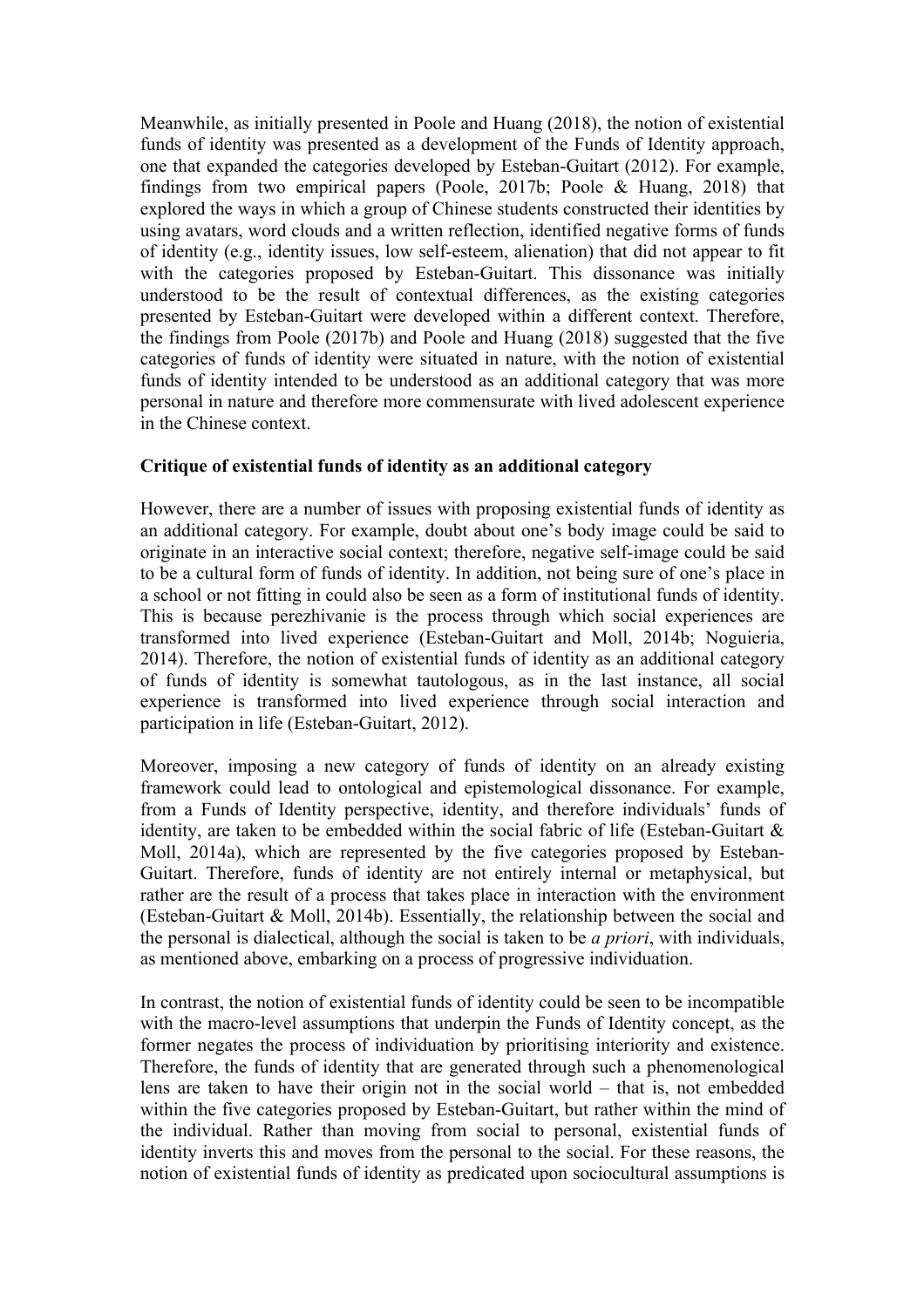inherently problematic because it proposes a kind of solipsism of mind that strains against the sociocultural underpinnings of the Funds of Identity concept.

# **Discussion**

Whereas Funds of Knowledge was a relatively mature concept when Zipin proposed dark funds of knowledge in 2009, and therefore could benefit from such a radical critique, Funds of Identity is still in its infancy and is therefore still finding its intellectual feet, so to speak. While critique of anomalies can be productive in leading to development, as shown by Kuhn (2012) and Handa (1987) in their respective explorations of the concept of paradigm shifts, such radical change can really only be beneficial once a field of inquiry has been firmly established. However, in the case of a new field of inquiry, prematurely introducing a radical break with theoretical orthodoxy could be self-destructive. Perhaps what is required right now for the Funds of Identity concept is accommodation rather than contestation. Therefore, I revise my initial argument as presented in Poole and Huang (2018): existential funds of identity is best understood as an enrichment, and therefore continuation of the Funds of Identity concept, rather than a critique of, and therefore departure, from it. However, the phenomenological aspect of existential funds of identity needs to be explored further, particularly as it appears to resonate with a micro-level approach to cultural psychology.

Given the above, existential funds of identity should be understood as encompassing both light and dark funds of identity which in turn are understood to be complementary modalities of experience. Thus, rather than taking experience as a totality which is either positive or negative, existential funds of identity functions as a conceptual lens which brings into focus the inherent ambivalence of lived experience – that is, subjectivity as an indivisible unity of both positive and negative experiences (González Rey, 2016). Parsing experience into either light or dark runs the risk of reifying experience. Drawing upon positive experiences is necessary in order to dismantle deficit discourses that are founded on negative assumptions of learners as inherently problematic or academically inferior, but at the same time negative experiences can also hold positive resonances for individuals once they have worked over a perezhivanie; the skills and knowledge gained from such an endeavour could be used to navigate uncertainties of a new unit of work or the next step in one's life. Therefore, existential funds of identity can be pedagogical and personal in nature. Seemingly negative experiences from the past are refracted through the prism of the present to become strategies for negotiating the future.

# **Conclusion**

The concept of existential funds of identity adds to the Funds of Identity literature by foregrounding the notion of a perezhivanie as a form of struggle or over-coming which could be used by researchers in order to differentiate between the multifarious ways in which learners perceive and make sense of their social experiences as internalised lived experience. However, because my focus has been on exploring existential funds of identity as a category of funds of identity, discussion of identity as a theoretical concept has largely been side-lined. Therefore, future research needs to offer a more substantial articulation of identity and its relationship to dark or existential funds of identity. Moreover, the role of dark or existential funds of identity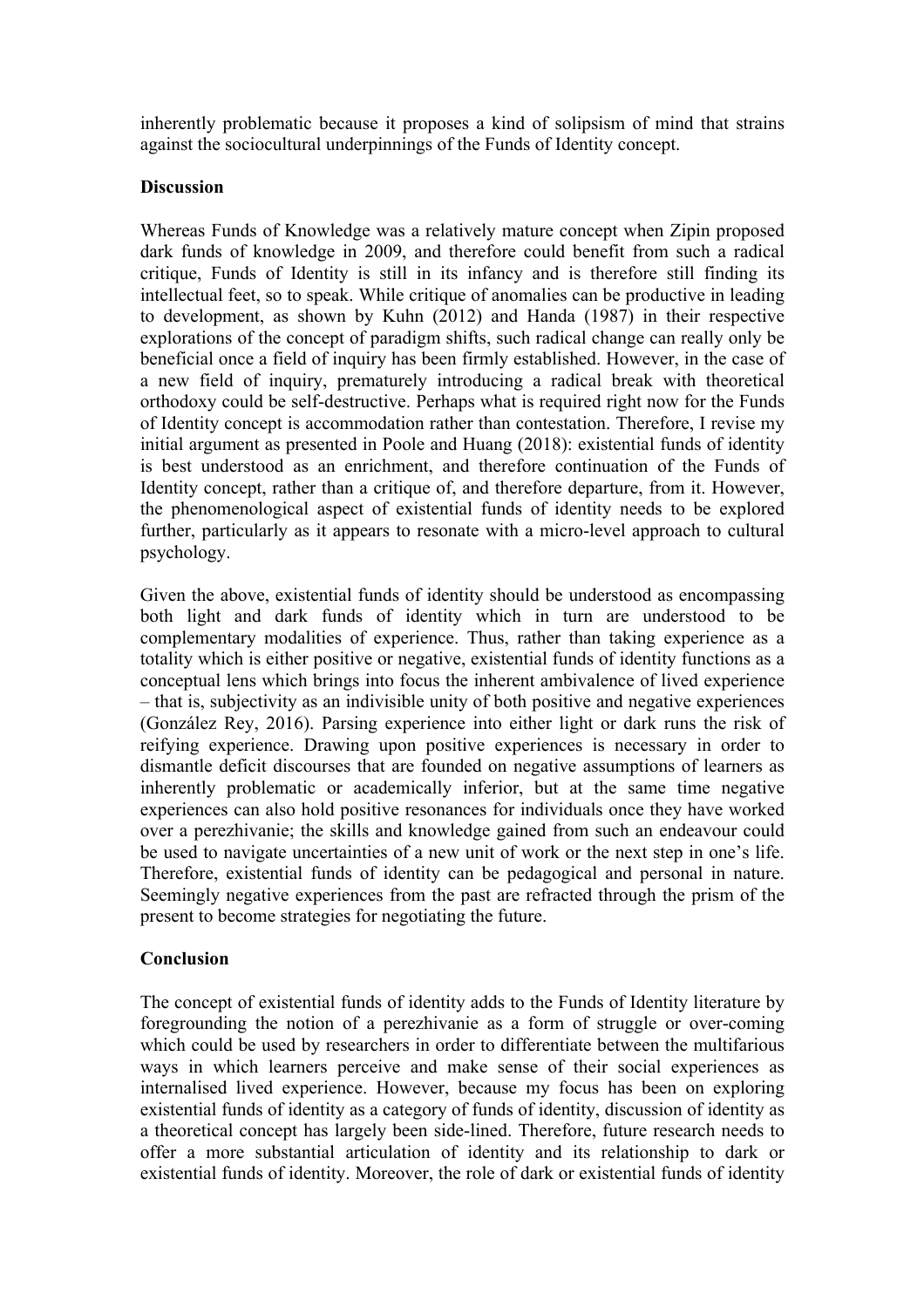and adolescent learners also needs to be further explored. Future research could set about researching into adolescent learners' perezhivaniya – or existential funds of identity - in order to identify successful strategies (i.e., strategies that individuals used in order to work over critical moments) that could be mobilised for pedagogical purposes.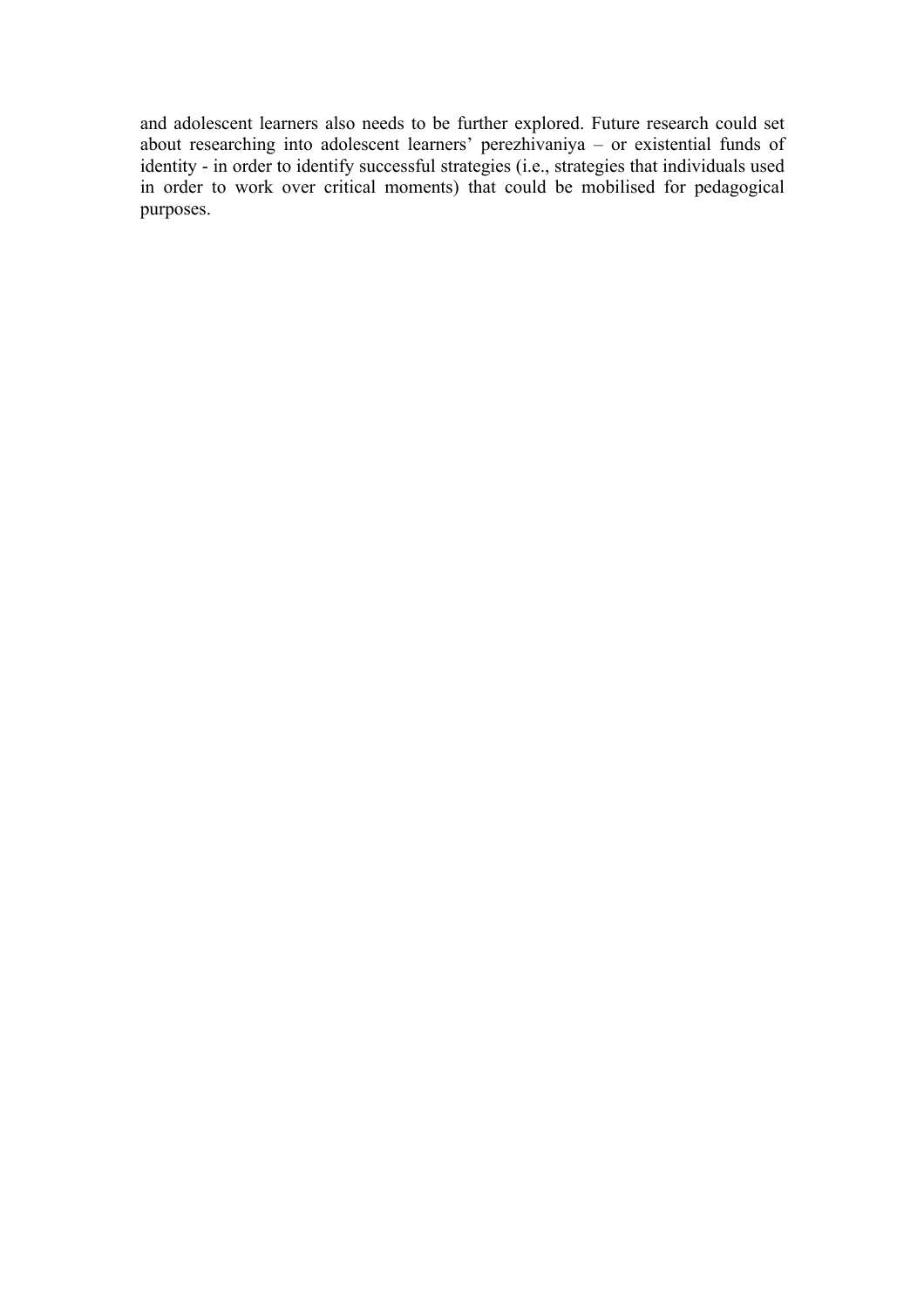#### **References**

Adams, M., & Fleer, M. (2015). Moving countries: Belongings as central for realizing the affective relation between international shifts and localized micro movements. *Learning, Culture and Social Interaction*, 6, 56-66.

Becker, A. (2014). Funds of (difficult) knowledge and the affordances of multimodality: The case of Victor. *Journal of Language and Literacy Education*, 10, 17–33.

Blunden, A. (2014). Word meaning is important: A response to W-M. Roth & Þ. Jóhannsdóttir on perezhivanie. *Siberian Journal of Psychology*, 54, 18-27.

Blunden, A. (2016). Translating perezhivanie into English. *Mind, Culture, and Activity*, 23(4), 274-283. doi:10.1080/10749039.2016.1186193

Charteris, J., Thomas, E., & Masters, Y. (2018). Funds of Identity in Education: Acknowledging the Life Experiences of First Year Tertiary Students. *The Teacher Educator*, 53(1), 6-20. doi: 10.1080/08878730.2017.1367057

Clarà, M. (2016). The many lives of the word perezhivanie. *Mind, Culture, and Activity*, 23(4), 339-342. doi:10.1080/10749039.2016.1199700

Dewey, J. (1939). Having an experience. In J. J. McDermott (Ed.), *The philosophy of John Dewey, two volumes in one* (pp. 554–573). Chicago, IL: University of Chicago Press.

Díaz Barriga, F., López, E. A. y Vázquez, V. I. (2018). Exploración de los fondos de identidad en estudiantes de posgrado mediante una adaptación de la multimetodología autobiográfica extendida (MAE). *Papeles de Trabajo sobre Cultura, Educación y Desarrollo Humano, 14*(1), 1-22. http://psicologia.udg.edu/PTCEDH/menu\_articulos.asp

Esteban-Guitart, M. (2012). Towards a multimethodological approach to identification of funds of identity, small stories and master narratives. *Narrative Inquiry*, 22(1), 173–180. doi:10.1075/ni.22.1.12est

Esteban-Guitart, M. (2016). *Funds of identity*. New York, NY: Cambridge University Press. doi: org/10.1017/CBO9781316544884

Esteban-Guitart, M., & Moll, L. C. (2014a). Funds of identity: A new concept based on the funds of knowledge approach. *Culture & Psychology*, 20(1), 31-48. doi: 10.1177/1354067X13515934

Esteban-Guitart, M., & Moll, L. C. (2014b). Lived experience, funds of identity and education. *Culture & Psychology*, 20(1), 70-81. doi: 10.1177/1354067X13515940

Esteban-Guitart, M. & Ratner, C. (2011). A macro cultural psychological theory of identity. *Journal of Social Distress and the Homeless*, *20*(1-2), 1-22.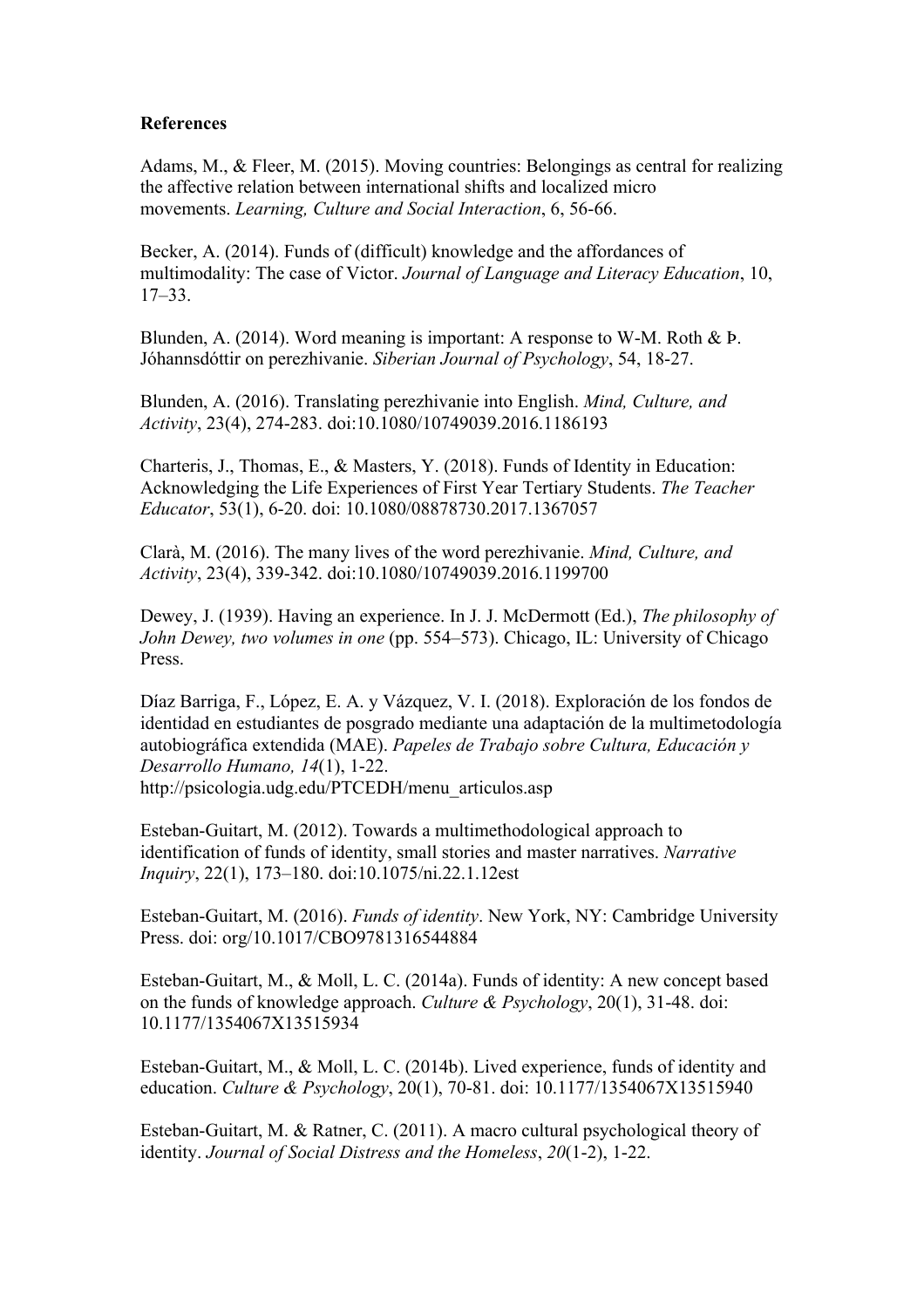Esteban-Guitart, M., Subero, D., & Brito, L. F. (2015). The incorporation of the funds of identity in an open center: The FIOCB Project. REMIE *Multidisciplinary Journal of Educational Research*, 5(1), 55-81. doi:10.447/remie.2015.03

González Rey, F. (2016). Vygotsky's concept of perezhivanie in the psychology of art and at the final moment of his work: Advancing his legacy. *Mind, Culture, and Activity*, 23(4), 305-314. doi:10.1080/10749039.2016.1186196

Hviid, P., & Villadsen, J. W. (2014). Cultural identities and their relevance to school practice. *Culture & Psychology*, 20(1), 59-69.

Jovés, P., Siqués, C., & Esteban-Guitart, M. (2015). The incorporation of funds of knowledge and funds of identity of students and their families into educational practice. A case study from Catalonia, Spain. *Teaching and Teacher Education*, 49, 68–77. doi:10.1016/j.tate.2015.03.001

Kashdan, T., & Biswas-Diener, R. (2014). *The upside of your dark side: Why being your whole self - not just your 'good' self - drives success and fulfillment*. London: Penguin.

Llopart, M., & Esteban-Guitart, M. (2016). Funds of knowledge in 21st century societies:

Inclusive educational practices for under-represented students. A literature review. Journal of Curriculum Studies, 1-17.

McAdams, D. P. (2003). *Identity and the life story*. In R. Fivush and C. Haden (Eds.), Autobiographical memory and the construction of a narrative self: Developmental and cultural perspectives (pp. 187–207). Mahwah, NJ: Lawrence Erlbaum.

McDonald, M., & O'Callaghan, J. (2008). Positive psychology: A Foucauldian critique. The *Humanistic Psychologist*, 36(2), 127-142. doi.org/10.1080/08873260802111119

Miller, A. (2008). A critique of positive psychology—or 'the new science of happiness'. *Journal of philosophy of education*, 42(3-4), 591-608. doi:10.1111/j.1467- 9752.2008.00646.x

Mok N. (2017). On the concept of perezhivanie: A quest for a critical review. In: Fleer M., González Rey F., Veresov N. (eds), *Perezhivanie, Emotions and Subjectivity. Perspectives in Cultural-Historical Research, vol 1*. Singapore: Springer.

Moll, L. C. (2014). *L.S. Vygotsky and education*. New York and London: Routledge Nogueira,

A. L. H. (2014). Emotional experience, meaning, and sense production: Interweaving concepts to dialogue with the funds of identity approach. *Culture & Psychology*, 20(1), 49-58. doi: 10.1177/1354067X13515939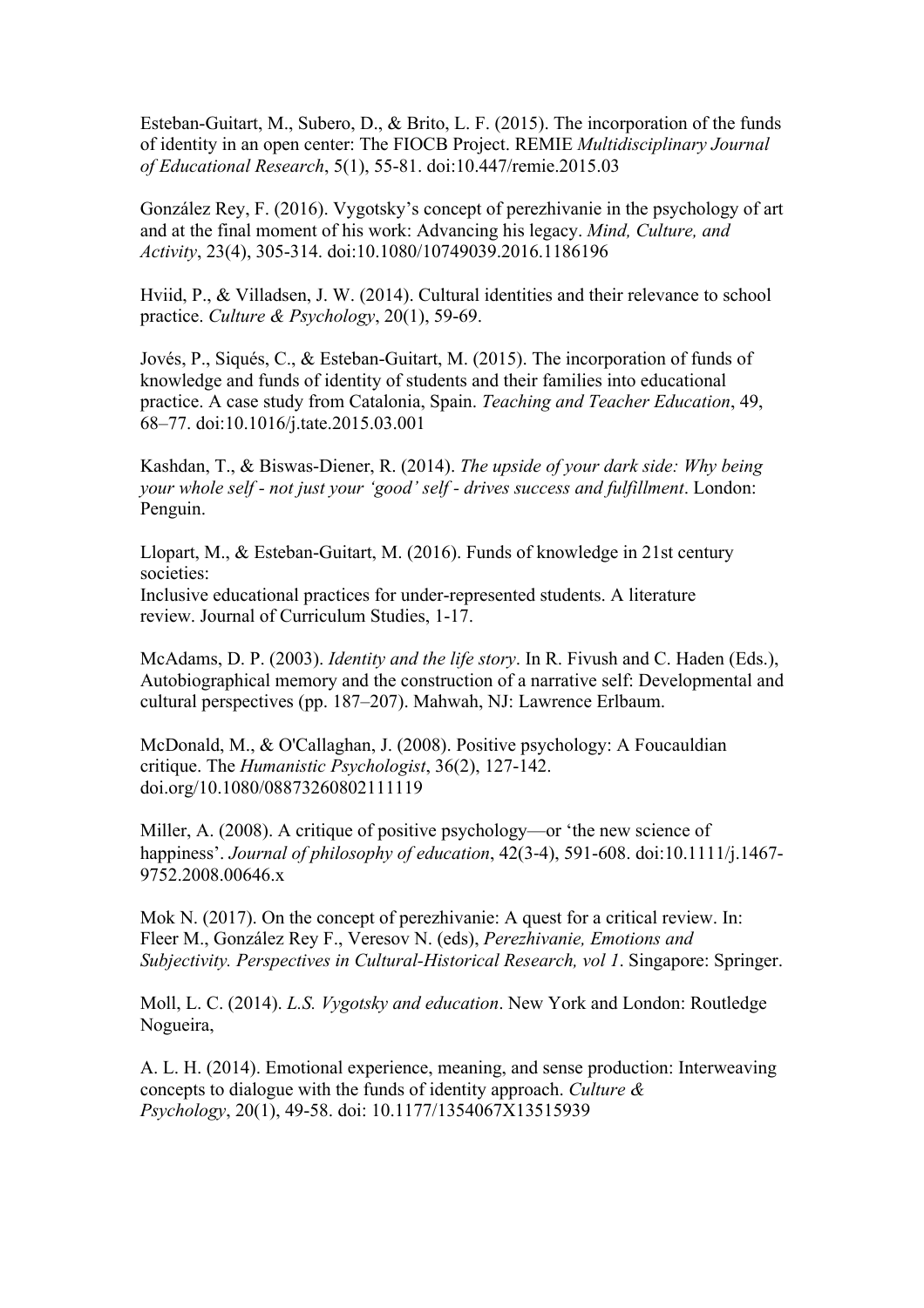Poole, A. (2017a). Funds of knowledge 2.0: Towards digital funds of identity. *Culture, Learning and Social Interaction*, 13(C), 50-59. doi:10.1016/j.lcsi.2017.02.002

Poole, A. (2017b). "I want to be a furious leopard with magical wings and super power": Developing an ethico-interpretive framework for detecting Chinese students' funds of identity. *Cogent Education*, 4(1), 1-20. doi:10.1080/2331186X.2017.1316915

Poole, A. & Huang, J. Y. (2018). Resituating funds of identity within contemporary interpretations of perezhivanie. *Mind, Culture and Activity*. [accepted for publication]

Rainio, A. P., & Marjanovic-Shane, A. (2013). From ambivalence to agency: Becoming an author, an actor and a hero in a drama workshop. *Learning, Culture and Social Interaction*, 2(2), 111-125. doi.org/10.1016/j.lcsi.2013.04.001

Ratner, C. (2006). *Cultural psychology: A perspective on psychological functioning and socialreform.* Mahwah, NJ: Lawrence Erlbaum Associates.

Razfar, A. (2012). ¡Vamos a jugar counters! Learning mathematics through funds of knowledge, play, and the third space. *Bilingual Research Journal*, 35(1), 53–75. doi: 10.1080/15235882.2012.668868

Reed, M. (2017). Understanding and responding to negativism in schooling: the potential of the 'double move'. *Learning, Culture and Social Interaction*, 12, 63-77. doi.org/10.1016/j.lcsi.2016.10.001

Saubich, X., & Esteban, M. (2011). Bringing funds of family knowledge to school. The Living Morocco project ععييششااللممغغرربب†. *REMIE: Multidisciplinary Journal of Educational Research*, 1(1), 79–103. doi: 10.4452/remie.2011.04

Schmit, W. L. (2017). Perezhivanie and the study of role-playing games. *Culture & Psychology*, 23(3), 391-407.

Schwartz, L. H. (2015). A funds of knowledge approach to the appropriation of new media in a high school writing classroom. *Interactive Learning Environments*, 23(5), 595–612. doi: 10.1080/10494820.2015.1064448

Subero, D., Vujasinović, E., & Esteban-Guitart, M. (2017). Mobilising funds of identity in and out of school. *Cambridge Journal of Education*, 47(2), 247-263. doi:10.1080/0305764X.2016.1148116

Vygotsky, L. S. (1962). *Thought and language*. Cambridge, MA: MIT Press.

Vygotsky, L. S. (1987). *The collected works of LS Vygotsky: Volume 1*: Problems of general psychology, including the volume Thinking and Speech (Vol. 1). New York: Springer Science & Business Media.

Vygotsky, L. S. (1994). The problem of the environment. In R. Van Der Veer & J. Valsiner (Eds.), *The Vygotsky reader* (pp. 338–354). Cambridge, MA: Blackwell.